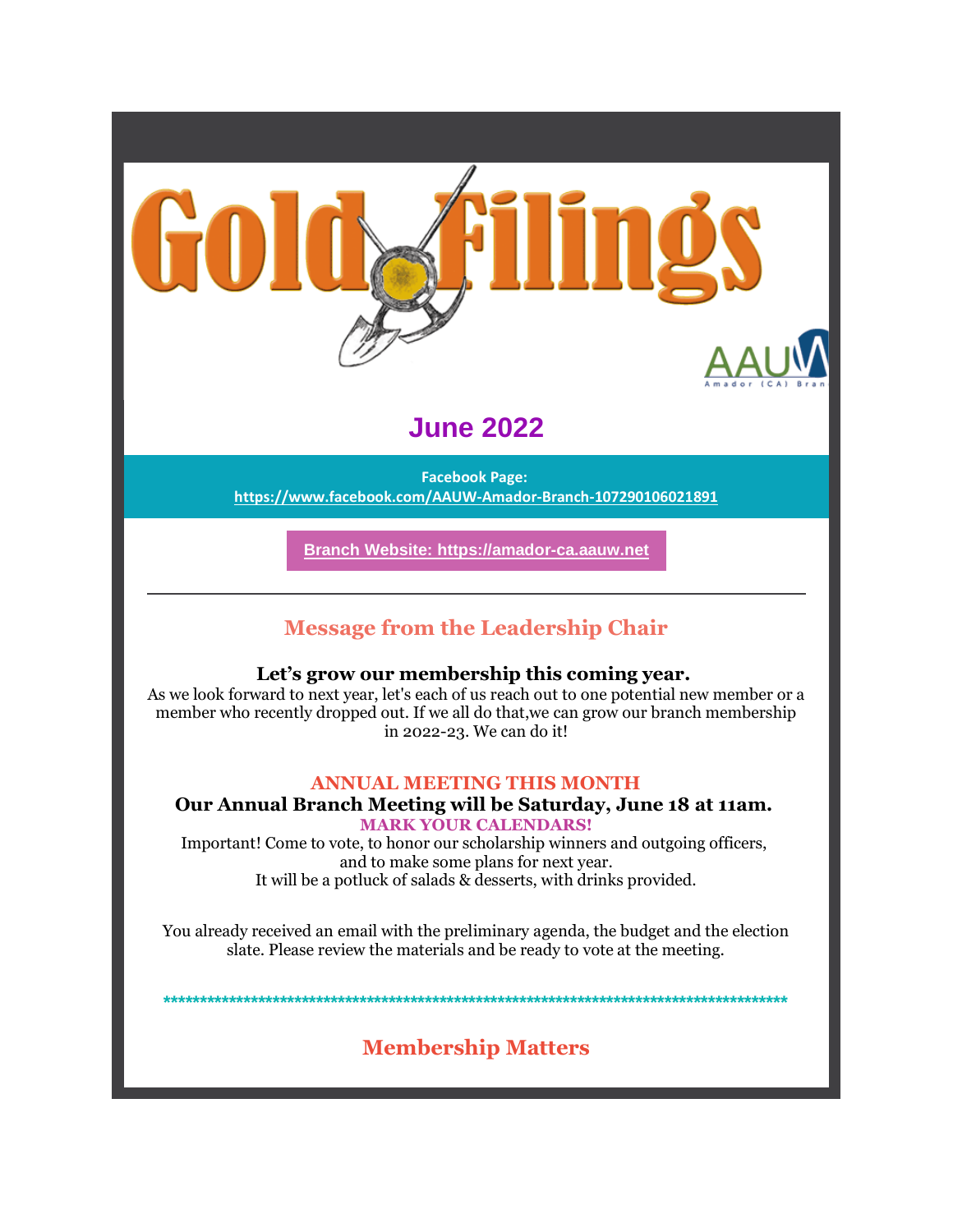#### **Reminder: Renew Dues for 2022-2023**

National has raised their dues to \$67.00 (of which \$64 is tax deductible.). State dues are \$20.00 and Branch dues are \$16.00. The total 2022-2023 dues for all three is **\$103.00**. You can write a check for that amount and send it to us at PO Box 611, Sutter Creek, 95685.

**Note--On May 27 you should have received an email reminder from the national office to renew online. Here are the instructions:**

#### **When you receive the "go ahead" email**:

- You will need to go to the www.AAUW.org, click on "Log In."
- You will be asked to click "Forgot my Password" to reset your Password.
- You will then receive an email with a link to reset your Password.
- Once that is done, you will be prompted to "edit your Personal Information" you can now enter your cell phone number, as well as add your major from your degree.
- Once you do this, you can click on "Membership" and renew using a credit card.
- Branches are listed by the number associated with each location: Amador County is 0150.
- Enter the Branch, State (CA) and National dues.

You can select multiple branches if you want to add dual memberships. Just click all that apply  $$ you will be asked which branch is your primary branch and you can set it to Amador County.

#### **2022-2023 Directory**

As I gear up to prepare next year's directory, please check your entry in the current AAUW Amador Directory and take this opportunity to correct any errors, to add new information or make changes. *Please consider adding your cell phone number*.

\*\*\*\*\*\*\*\*\*\*\*\*\*\*\*\*\*\*\*\*\*\*\*\*\*\*\*\*\*\*\*\*\*\*\*\*\*\*\*\*\*\*\*\*\*\*\*\*\*\*\*\*\*\*\*\*\*\*\*\*\*\*\*\*\*\*\*\*\*\*\*\*\*\*\*\*\*\*\*\*\*\*\*\*\*\*

There is no need to contact me if there are no changes or updates to your entry. Send all information to –

Michele Powell 1-209-296-1712 powell.michele288@gmail.com



## **New Member Welcome! Terrie Houseman**

Terrie Houseman joined us in 2019 after her beautiful modern farmhouse was on the Fiddletown Home Tour. She and her husband of almost 47 years, Bob Kleinbrahm, arrived in Fiddletown in 2002, when they bought their current property and made it a weekend getaway. They moved from Oakland to Amador County in 2015 and built a house. Bob and Terrie have fully bought into the country life—they planted a small vineyard and make their own wine. For those of you who took the tour, you also enjoyed Bob's striking

landscape photography. A couple of special bits of information about Terrie: She played the flute professionally and her choice of pets was parrots!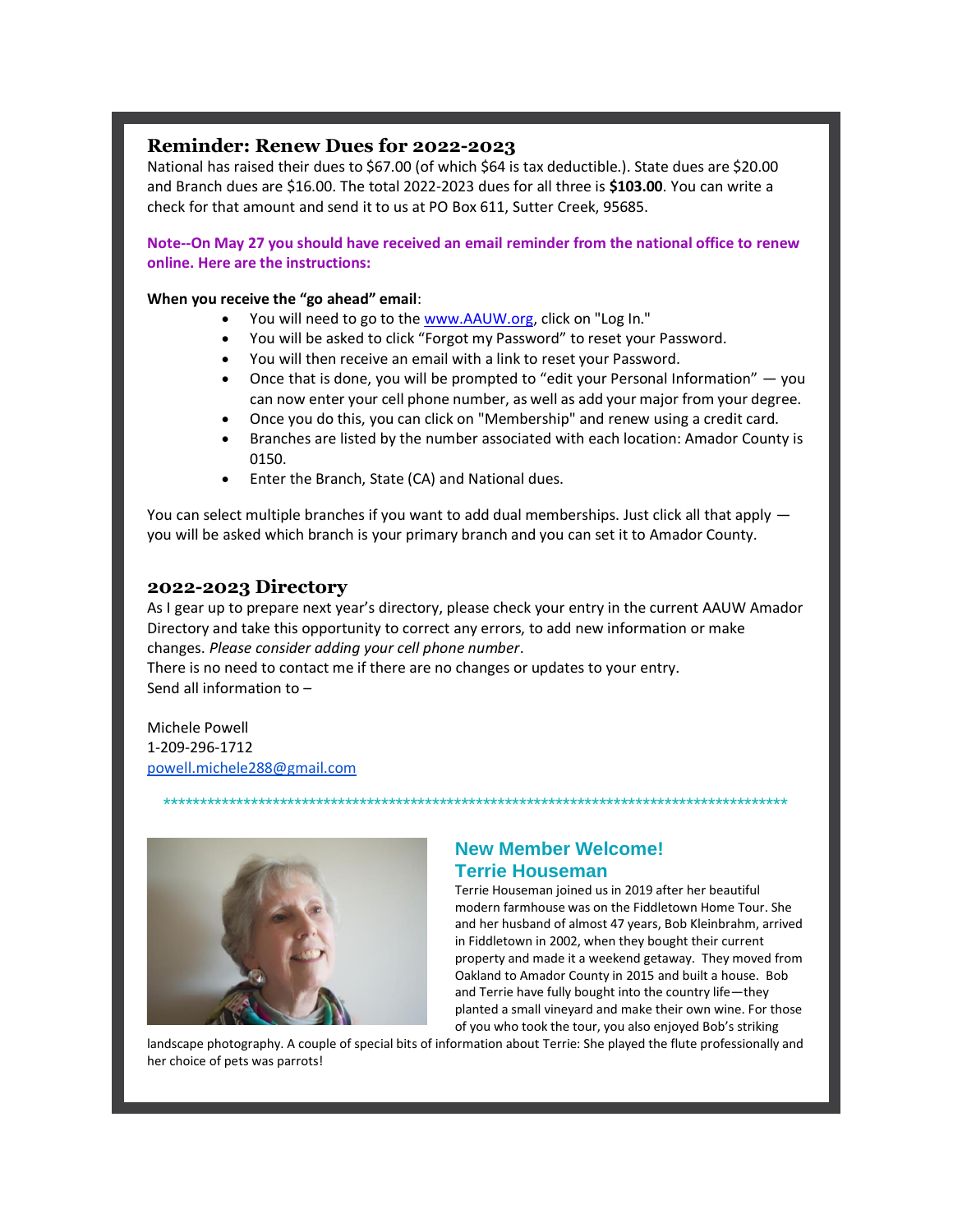Terrie was born in Medina, New York, a suburb of Buffalo. After high school she attended SUNY at Buffalo, majoring in Spanish. She originally had dreams of working as a translator at the U.N., but decided that NYC was not for her, so in 1971 she moved to California with a friend. The friend went back to Buffalo and Terrie stayed.

Terrie settled in Berkeley originally and worked as a professional flutist. She began playing the flute when she was in the 4<sup>th</sup> grade, so she had music as a second focus in her life. She also became a private flute teacher and was the principal flutist for the Vallejo Symphony for 28 years. She kept that gig as it provided a great creative outlet. And she scored a trip to Japan out of it. Vallejo's sister city, Akashi (near Kobe), invited the symphony to perform in Japan for a week. She and Bob, who went as the official photographer, extended their stay another week to enjoy more of that country. As a side note, she just discovered that two of her previous students settled in Amador County as well, so I see flute music in our future!

After 12 years of teaching flute, Terrie went back to school to become a corporate paralegal. She spent 6 years working with major San Francisco law firms as a corporate paralegal while also developing a specialty in HR work. For the next 25 years, she was hired by prominent accounting and law firms to either produce a professional HR system, or to fix systems that had gone awry. One of the law partners recognized her even-handed handling of issues and offered her an opportunity to focus on harassment investigations. Based in Oakland, she travelled up and down the west coast doing this work.

As for the parrots, their last parrot, Phineus, was very special. She lived for 35 years and Terrie taught her to perform vibrato. Terrie is a delightful woman and a great addition to the branch. We are glad to welcome Terrie into our midst, and to finally be able to introduce her to the branch.

*Written by Stephanie Young* \*\*\*\*\*\*\*\*\*\*\*\*\*\*\*\*\*\*\*\*\*\*\*\*\*\*\*\*\*\*\*\*\*\*\*\*\*\*\*\*\*\*\*\*\*\*\*\*\*\*\*\*\*\*\*\*\*\*\*\*\*\*\*\*\*\*\*\*\*\*\*\*\*\*\*\*\*\*\*\*\*\*\*\*\*\*\*\*\*\*\*\*\*\*\*\*\*\*\*\*\*



#### **Member Spotlight--Floy Goulart** Happy 98<sup>th</sup> Birthday Floy!

Hats off to Floy Goulart, a guiding star in the history of AAUW-Amador. Floy's life is the product of the determination of a young girl to seek an education that would allow her to become self-sufficient. When Floy was born in 1924 marrying and raising a family defined a successful life for a woman. Floy decided early to exceed those expectations. She married and as her two children started into school, she started going to a local college taking a few courses at a time. As her kids grew, she continued on her path until she earned her BA in Education. Then she kept up that pace until she earned her MA in Administration and a license in Marriage and Family Counseling. Then she continued on to earn her PH.D. in Education. Along the way she held the roles of wife, mother, teacher, school administrator, and counselor. Floy champions the idea of persistence while chasing your goals.

Floy has been a powerful force in Amador County, developing the Wildwood Estates subdivision in Pine Grove with underground electrical lines, which are of great value today. She served on the Amador Unified School District Board for 12 years and was on the Amador Commission on Aging and Area 12 Agency on Aging for 19 years. Floy has practiced meaningful philanthropy over the years, sponsoring scholarships for young women attending Independence High School and making donations to Amador Community Foundation, Amador Senior Center, and the Food Bank.

Floy joined our branch in 1988 and rather quickly began her support of the organization, becoming our Program Vice-President 1990-91, Community Relations chair 1994-96, President Elect 1996-97, President 1997-98, and later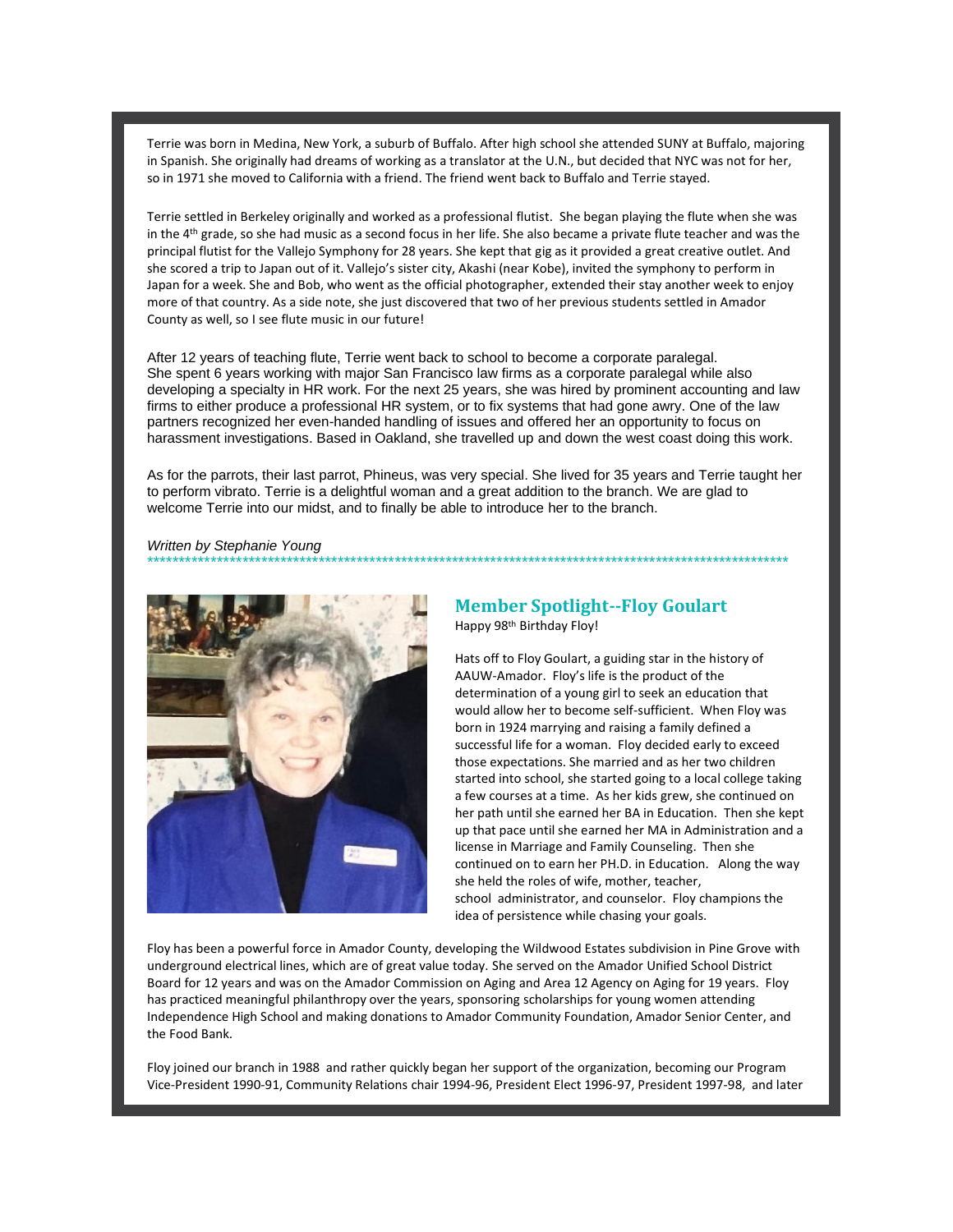holding the chair of Educational Equity, International Relations and Community Relations (again). Thanks to Floy, we had our first male member, Pat Miller, join us in 1997. Floy made lots of lifelong friends in Afternoon Book Group, the Walking Group, and Lunch Bunch. Floy was a hostess for many birthday celebrations of her AAUW friends and other small group events. When I asked Floy why she chose to be involved in AAUW, she replied, "Because it is a powerful organization and women are powerful."

*Written by Brenda Walker*

\*\*\*\*\*\*\*\*\*\*\*\*\*\*\*\*\*\*\*\*\*

**Monthly Calendar --Local Events**

\*\*\*\*\*\*\*\*\*\*\*\*\*\*\*\*\*\*\*\*\*\*\*\*\*\*\*\*\*\*\*\*\*\*\*\*\*\*\*\*\*\*\*\*\*\*\*\*\*\*\*\*\*\*\*\*\*\*\*\*\*\*\*\*\*\*\*\*\*\*\*\*\*\*\*\*\*\*\*\*

**Thursday, June 9, 4:00pm**

**Leadership Committee Meeting**-**-** via Zoom. All Members welcome. Contact Stephanie if you want to join the meeting.

**Thursday, June 9, 5:30pm The Working Girls Book Group** -- *Lessons in Chemistry* by Bonnie Garmus at the Vallarta Grill in Martell

**Monday June 13 2:00 pm Afternoon Book Club**--We will be meeting at Stephanie Young's house to discuss *How To Be An Anti-Racist* by Ibram Kendi.

**Saturday, June 18 11am-2pm Annual Meeting--Potluck Lunch, Elections, Awards** Jackson View Clubhouse, 108 Nicolas Court, Jackson

**Tuesday, June 21, 2:00pm Great Decisions Group--**We will be discussing "Climate Change." Stephanie Young's house

**Wednesday, June 15, 5:30-6:30pm Libations & Conversations--**Andrea Macon will be speaking about the work of The Farms of Amador - their mission and activities and how we can get involved. Place TBA

**Monday, June 27, 2:00pm Page Turners & Book Lovers**—We will be meeting at Kate Kramer's house to discuss *Little Fires Everywhere* by Celeste Ng

**\*\*\*\*\*\*\*\*\*\*\*\*\*\*\*\*\*\*\*\*\*\*\*\*\*\*\*\*\*\*\*\*\*\*\*\*\*\*\*\*\*\*\*\*\*\*\*\*\*\*\*\*\*\*\*\*\*\*\*\*\*\*\*\*\*\*\*\*\*\*\*\*\*\*\*\*\*\*\*\*\*\*\*\*\*\***

## **Members Celebrating Birthdays in June!**

Susan Berg Janet Kendig Devin Snyder Sara Wilson

**\*\*\*\*\*\*\*\*\*\*\*\*\*\*\*\*\*\*\*\*\*\*\*\*\*\*\*\*\*\*\*\*\*\*\*\*\*\*\*\*\*\*\*\*\*\*\*\*\*\*\*\*\*\*\*\*\*\*\*\*\*\*\*\*\*\*\*\*\*\*\*\*\*\*\*\*\*\*\*\*\*\*\*\*\*\***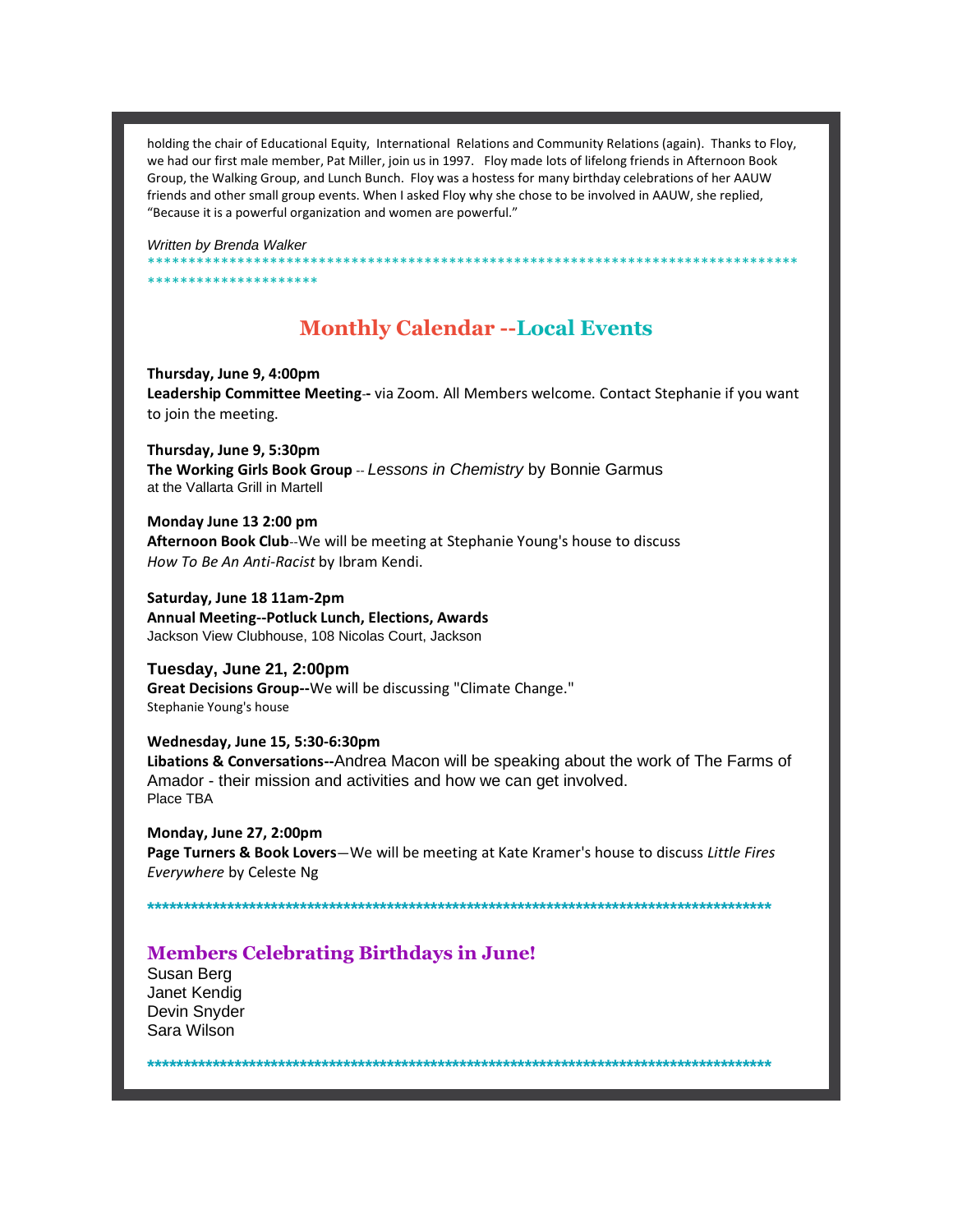### **Sunshine**

A sunshine card was sent to Judy Lerner-Liston.

*Please notify Dot Haislet if one of our members needs a sympathy or get-well card, but also if a "Congratulations" card is in order.* **\*\*\*\*\*\*\*\*\*\*\*\*\*\*\*\*\*\*\*\*\*\*\*\*\*\*\*\*\*\*\*\*\*\*\*\*\*\*\*\*\*\*\*\*\*\*\*\*\*\*\*\*\*\*\*\*\*\*\*\*\*\*\*\*\*\*\*\*\*\*\*\*\*\*\*\*\*\*\*\*\*\*\*\*\*\***

# **Tech Trek Update**

*Gretchen Carlson, our Tech Trek Coordinator recently conducted an interview with Emma Cranfill, TT 2017. Here are her reflections on her experience and how she has used her experiences:*

My favorite memory from Tech Trek is hard to choose, but I think it would be the late night conversations before lights-out, the small greetings throughout the days, and finding the otherwise unknown similarities that I shared with a large number of other girls from all over the state. It gave me a sense of community and funny moments I will never forget. For Tech Trek 2021, I really enjoyed seeing the campers "get it." When they had a problem or difficult question, seeing them come to an understanding was really fulfilling and reminiscent of my time at camp.

I don't think I would change anything about camp. It was overall a really good experience that proved that living on campus at college is tricky and that anything is possible if you put your mind to it and push through.

I have definitely used the information and skills from the online safety class that they had during my year and have done my best to stay safe online since then. I also used the embroidery skills from the math and art station throughout my new hobby of embroidery. I remembered bits and pieces from my original circuitry core class in 2017 during Tech Trek 2021 with the creation of a motorized hat through circuitry and was really excited when I was able to remember some key terms and definitions of parts. Overall, the entire experience--the interview, new environment, teamwork and cooperation, college campus life- it was an amazing experience that has shaped my perspective and skills in many different ways.

Tech Trek was an opportunity that allowed me to realize the many fields that I could pursue as a career and provided additional support and encouragement for me to remain interested in STEM. It also proved that through determination and opportunities, nearly anything is attainable and that there are people throughout the state, and world, that have similar interests as you and who are supportive of your goals and aspirations. This opportunity has improved my self-confidence due to the extensive application and responsibility of living away from home for a week.

I am currently a senior at Argonaut High School taking Trigonometry/Pre-Calculus, but I am also treasurer of the Science Club. I plan on attending Cal State University, Sacramento in the Honors Program with a major in Chemistry and am currently undecided on my minor. I still plan on going into chemical engineering as a career after college. \*\*\*\*\*\*\*\*\*\*\*\*\*\*\*\*\*\*\*\*\*\*\*\*\*\*\*\*\*\*\*\*\*\*\*\*\*\*\*\*\*\*\*\*\*\*\*\*\*\*\*\*\*\*\*\*\*\*\*\*\*\*\*\*\*\*\*\*\*\*\*\*\*\*\*\*\*\*\*\*\*\*\*\*\*\*\*

# **State and National Information**

#### **Mark Your Calendar: Celebrating 50 Years of Title IX**

On Thursday, June 23, at 4:30 p.m. ET, we'll host a special webinar to commemorate the 50th anniversary of Title IX, highlight AAUW's role through the years and recognize our generous supporters and branches. Stay tuned for more information, but register today to reserve your space!

### **How to Resubscribe to AAUW Publications**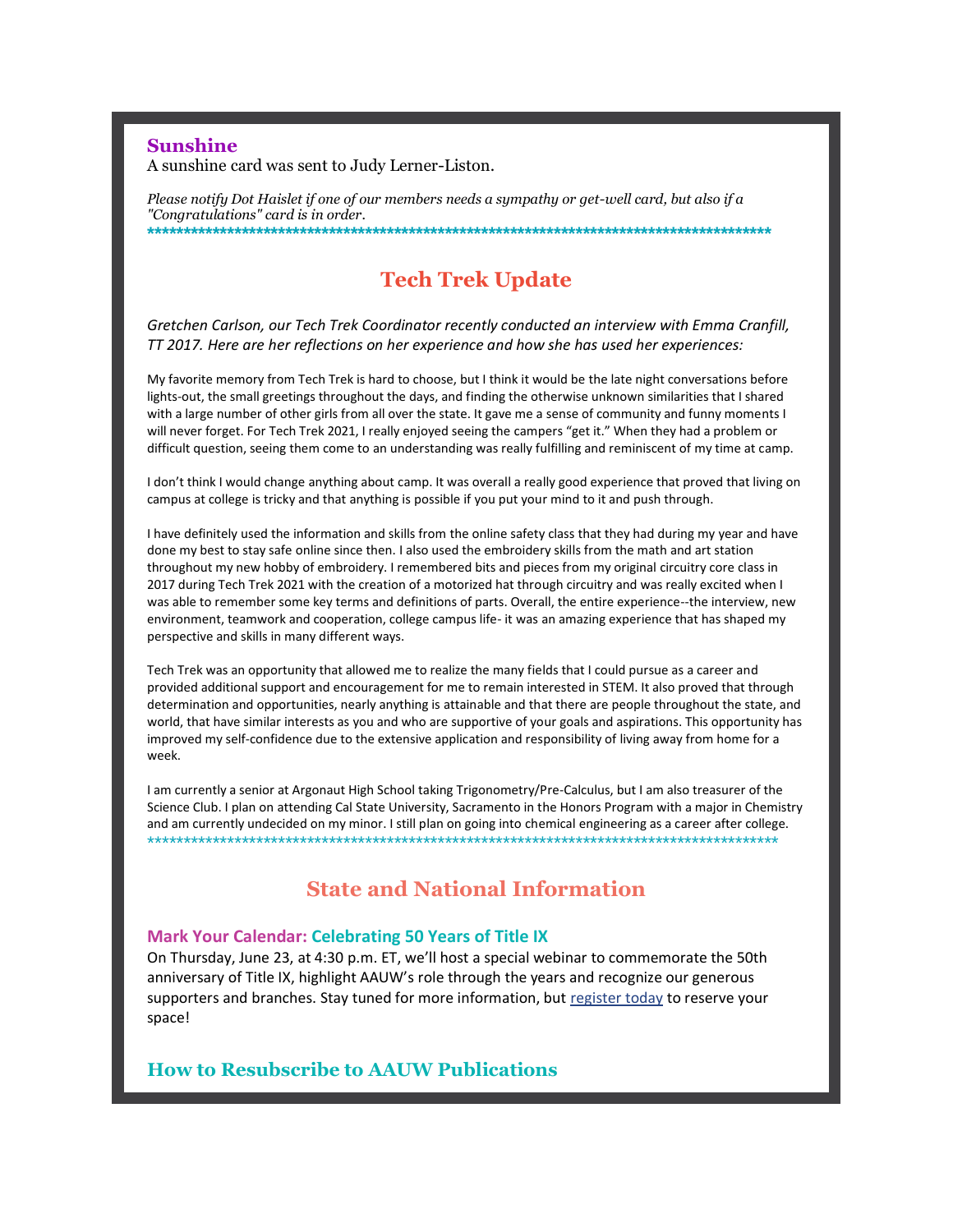If you can't find emails from the AAUW National Office, check in your spam or promotions folders. If you can't find them, it's possible you inadvertently unsubscribed from our list. Please click on this link resubscribe if you are interested in receiving Mission & Action or other national updates.

#### **AAUW FUND**

*Lynne Batchelor, Secretary, AAUW Fund Committee Chair, aauwfund@aauw-ca.org*

\*\*\*\*\*\*\*\*\*\*\*\*\*\*\*\*\*\*\*\*\*\*\*\*\*\*\*\*\*\*\*\*\*\*\*\*\*\*\*\*\*\*\*\*\*\*\*\*\*\*\*\*\*\*\*\*\*\*\*\*\*\*\*\*\*\*\*\*\*\*\*\*\*\*\*\*\*\*\*\*\*\*\*\*\*\*\*

The AAUW Fund Committee is proud to announce that the 2022 State Named Gift Honoree is Mary Isaac, aka "Dr. Mimi" to the Tech Trek community. She was nominated for this honor by Randa Blanding from our Communications Committee. Randa introduced Mary at the Annual Meeting by saying, "This year's California Named Gift Honoree has only been an AAUW member for a few years. She saw a need and stepped in with her passion, organizing and directing skills, and created a team that implemented a virtual Tech Trek for the past two years and again this year. She has been the impetus for hundreds of changed young women, who will in turn, because of this experience, have positive repercussions on many others." Congratulations Dr. Mimi on this welldeserved honor.

\*\*\*\*\*\*\*\*\*\*\*\*\*\*\*\*\*\*\*\*\*\*\*\*\*\*\*\*\*\*\*\*\*\*\*\*\*\*\*\*\*\*\*\*\*\*\*\*\*\*\*\*\*\*\*\*\*\*\*\*\*\*\*\*\*\*\*\*\*\*\*\*\*\*\*\*\*\*\*\*\*\*\*\*\*\*\*

#### **Our Dangerous, Changing Climate**

You often hear people claim we are destroying the planet. I disagree. I am more an advocate of the late comedian, George Carlin's, nuanced point of view. We will make a mess of this gorgeous planet we have been given. Mother Earth will get tired of us and flick us off like the "annoying little pissants that we are" (George's words, not mine); take a geological age to heal herself from our destruction and be just fine. We, on the other hand, will be, (how shall I put this nicely?) in deep trouble. **FACT: there is no Planet B.**

AAUW does not have a specific policy on Climate Change, however, it is hard to imagine that clean air, clean water, freedom from increasing horrific natural disasters all over the world, and the ability to inhabit much of the earth is not prerequisite for empowering woman and girls. It would be hard to concentrate on educating women when our very survival as a species is severely threatened and when climate-driven famine is a fact of life. Remember Maslow's hierarchy!

Another thing I hear climate change deniers often say is that over the eons, the climate has always changed, and that is true. If you look at a chart of 800,000 years of climate, you will see a regular cycle of peaks and valleys. What may not be obvious is that, until 1850 or so (the start of the Industrial Revolution), the amount of Carbon Dioxide in the atmosphere never rose above 300 parts per million. Since then, the CO2 has risen steadily and in 2021 was 412 ppm, or in increase of over 35%. Sadly, that rate is rising steadily.

Our Mother Earth is under attack, and in the long haul, she is not going to take it kindly. There is more than enough information out there to verify the veracity of that fact. Even the fossil fuel industry acknowledges that the 97% of climate scientists who have been warning about climate change are right. The industry just doesn't think NOW is the right time to act. By some estimates we have between 9 and 11 years to act. I would ask, WHEN then is the right time?

The most recent study I can find, the report from the Intergovernmental Panel on Climate Change (part of the United Nations) shows greenhouse gas emissions continue to rise, and current plans to address climate change are not ambitious enough to limit warming to 1.5°C above pre-industrial levels—a threshold scientists believe is necessary to avoid even more catastrophic impacts.

May is the month we honor our mothers. Seems that Mother Earth deserves major consideration, if we are to leave anything resembling a livable world to our children.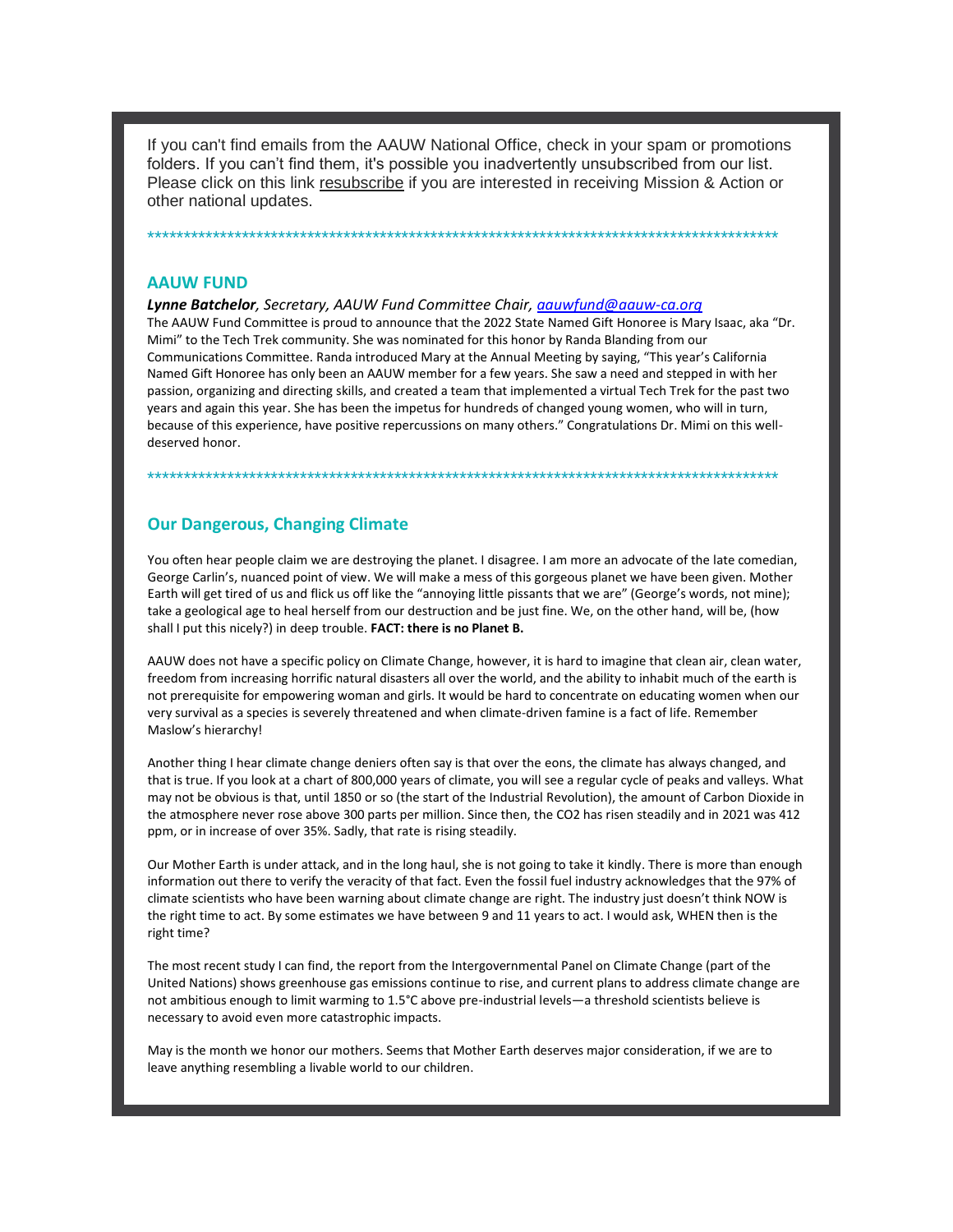*From Patricia Cuocco, Public Policy*

## **Little Girl Holodomor Statue in Kiev**

**\*\*\*\*\*\*\*\*\*\*\*\*\*\*\*\*\*\*\*\*\*\*\*\*\*\*\*\*\*\*\*\*\*\*\*\*\*\*\*\*\*\*\*\*\*\*\*\*\*\*\*\*\*\*\*\*\*\*\*\*\*\*\*\*\*\*\*\*\*\*\*\*\*\*\*\*\*\*\*\*\*\*\*\*\*\***

*(from the Oroville Branch)*

At the entrance to the memorial park in Kiev, there is a sculpture of a very thin girl with an extremely sad look holding several ears of grain in her hands. Behind her is the Candle of Remembrance, a monument with details reminiscent of authentic embroidery that can be found on traditional Ukrainian costumes. This is a monument that marks a historical event known as the Holodomor. But what is the Holodomor and what crime does this monument mark in general?

After the end of the First World War, Ukraine was an independent state, but in 1919 the Soviet Union "sucked" it into the community of Soviet states. The Ukrainians, who even then considered themselves a Central European people like the Poles and not an Eastern European like the Russians, tried to restore Ukraine's independence.

Not wanting to lose control of Europe's main granary, Stalin resorted to one of the most heinous forms of terror against one nation in 1932. In the process of nationalization, he took away the grain-producing land from the Ukrainian peasants, creating an artificial famine. The goal was to "teach Ukrainians to be smart" so that they would no longer oppose official Moscow. Thus, the people who produced the most grain in Europe were left without a crumb of bread. The peak of the Holodomor was in the spring of 1933. At that time, 17 people in Ukraine were dying of hunger every minute, over 1,000 every hour, and almost 24,500 every day! People were literally starving to death in the streets. Stalin settled the Russian population in the emptied Ukrainian villages. During the next census, there was a large shortage of population. Therefore, the Soviet government annulled the census, destroyed the census documentation, and the enumerators were shot or sent to the gulag, in order to completely hide the truth.

During 1932-1933. between seven and ten million people were killed by famine, more than Jews in World War II. Their poison gas was hunger. Their Hitler was Stalin. Their Holocaust was the Holodomor. For them, fascist Berlin was Soviet Moscow, and their concentration camp was the Soviet Union. Today 28 countries around the world classify the Holodomor as genocide, and you could not learn about it in school because almost all the evidence was destroyed, and the victim was silenced for decades and until recently did not have the right to vote.

The Holodomor may have temporarily broken the Ukrainian resistance, but it made the desire for Ukraine's independence from Russia eternal.

*For more information: https://en.wikipedia.org/wiki/Holodomor*

# **For Our Senior Members**

The **HICAP** (Health Insurance Counseling and Advocacy Program) is back. Sponsored by the Area 12 Agency on Aging, you can make individual appointments to get information on various Medicare Benefits. Call 209-532-6272 or 800-434-0222 to make an appointment. Sessions are being held at the Amador County Senior Center.

\*\*\*\*\*\*\*\*\*\*\*\*\*\*\*\*\*\*\*\*\*\*\*\*\*\*\*\*\*\*\*\*\*\*\*\*\*\*\*\*\*\*\*\*\*\*\*\*\*\*\*\*\*\*\*\*\*\*\*\*\*\*\*\*\*\*\*\*\*\*\*\*\*\*\*\*\*\*\*\*\*\*\*\*\*

\*\*\*\*\*\*\*\*\*\*\*\*\*\*\*\*\*\*\*\*\*\*\*\*\*\*\*\*\*\*\*\*\*\*\*\*\*\*\*\*\*\*\*\*\*\*\*\*\*\*\*\*\*\*\*\*\*\*\*\*\*\*\*\*\*\*\*\*\*\*\*\*\*\*\*\*\*\*\*\*\*\*\*\*\*

# **Member Corner: Idea Exchange**

**John Silva--Give Back Adventures** *"Outdoor Adventures to Support Charitable Organizations"*